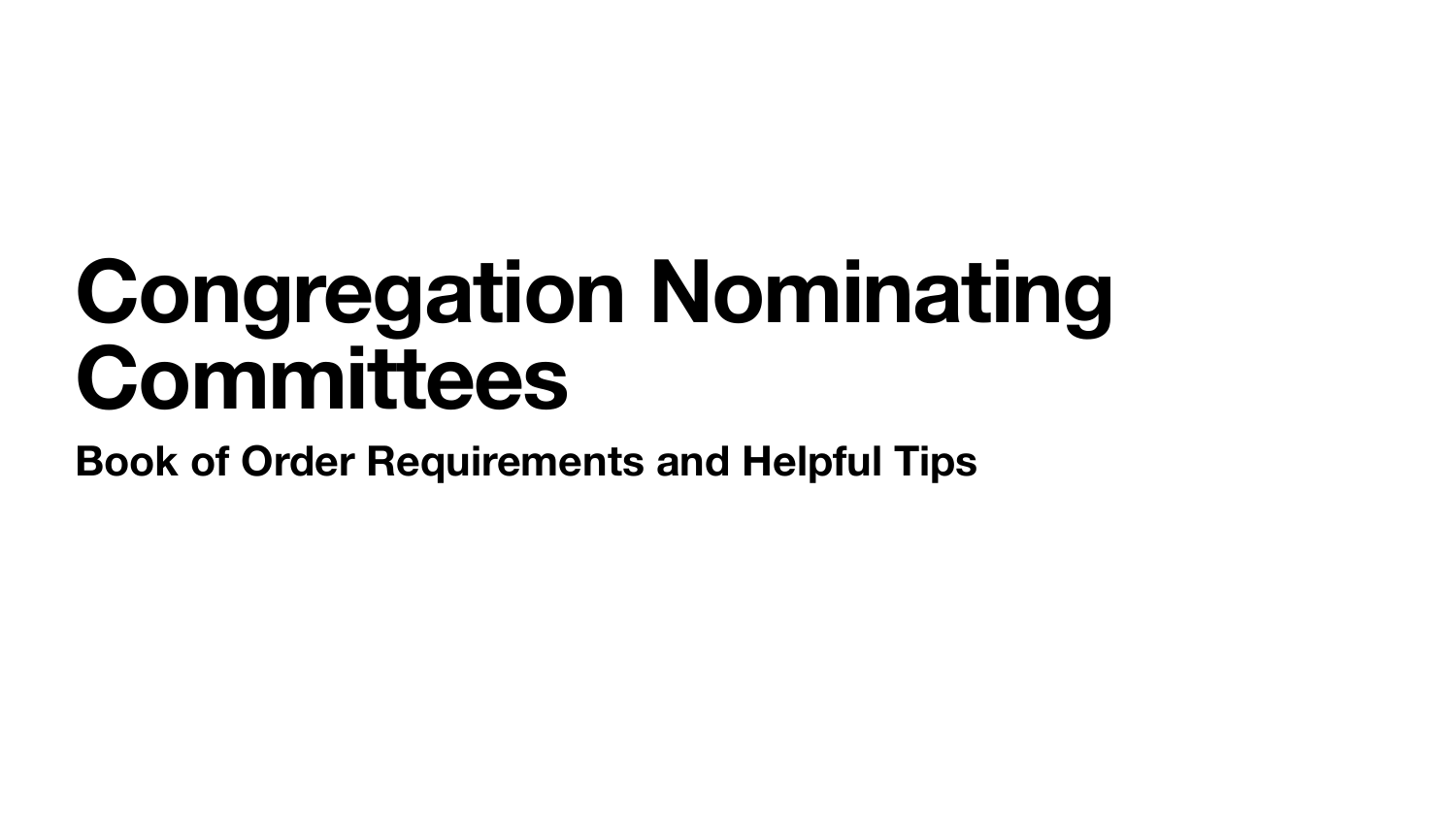### **Book of Order, G-2.0401 Election of Ruling Elders and Deacons**

Ruling elders and deacons are men and women elected by the congregation from among its members. The nomination and election of ruling elders and deacons shall express the rich diversity of the congregation's membership and shall guarantee participation and inclusiveness (F-1.0403).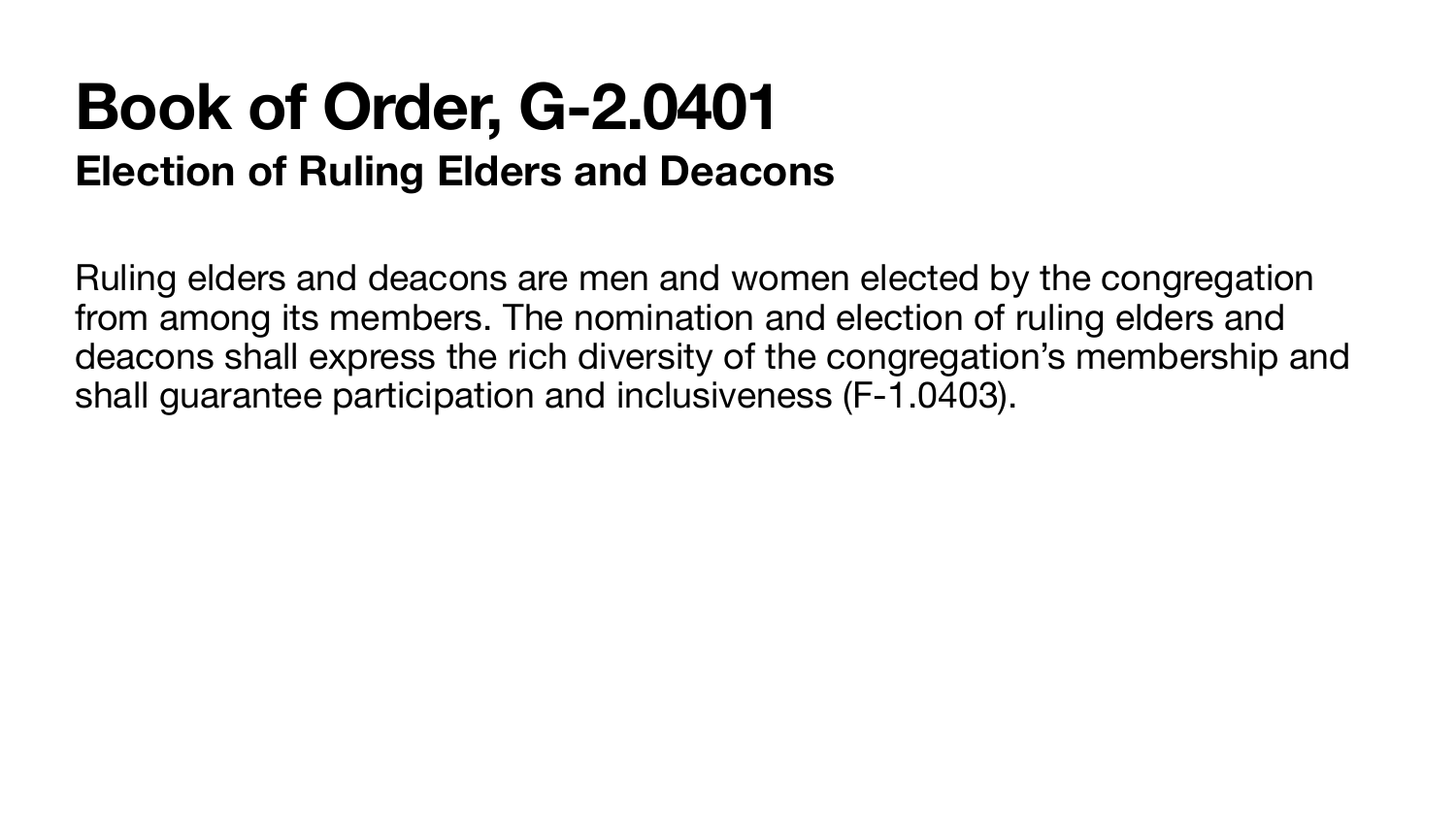### **Book of Order, F-1.0403 Unity in Diversity**

The unity of believers in Christ is reflected in the rich diversity of the Church's membership. In Christ, by the power of the Spirit, God unites persons through baptism regardless of race, ethnicity, age, sex, disability, geography, or theological conviction. There is therefore no place in the life of the Church for discrimination against any person. The Presbyterian Church (U.S.A.) shall guarantee full participation and representation in its worship, governance, and emerging life to all persons or groups within its membership. No member shall be denied participation or representation for any reason other than those stated in this Constitution.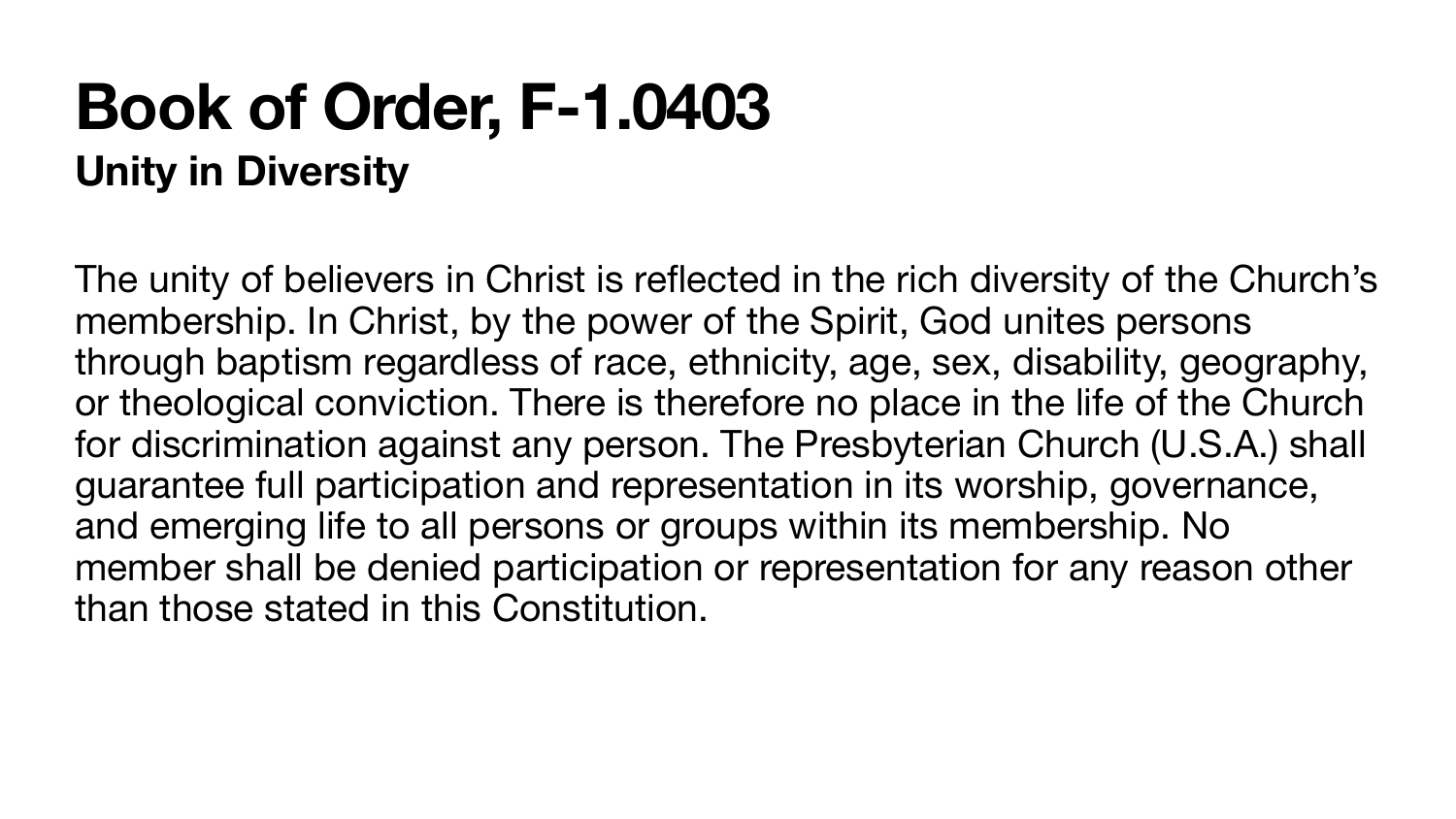# **Book of Order, G-2.0401**

**Election of Ruling Elders and Deacons** Ruling elders and deacons shall be nominated by a committee elected by the congregation, drawn from and representative of its membership. Congregations may provide by their own rule for a congregational nominating committee. The rule shall meet the following criteria: (1) the minimum size of the committee as specified in the rule shall be at least three persons; (2) at least one member of the committee shall be an elder currently serving on session; and (3) a majority of those persons on the committee who are eligible to vote shall consist of persons not currently serving on session. The pastor shall serve ex officio and without vote.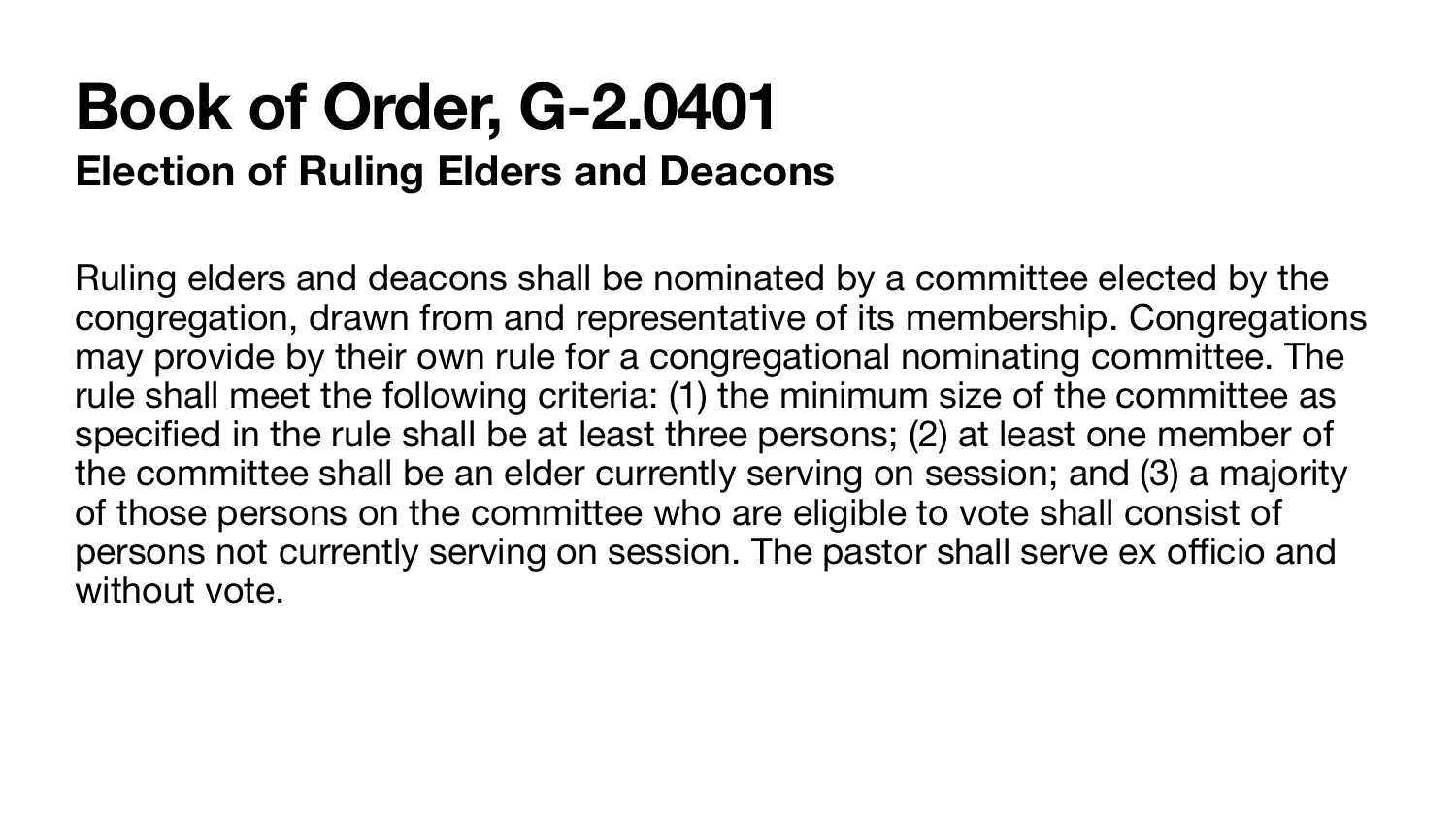### **Book of Order, G-2.0401 Election of Ruling Elders and Deacons**

When elections are held, full opportunity shall always be given to the congregation for nomination from the floor of the congregational meeting by any active member of the congregation. A majority of all the active members present and voting shall be required to elect.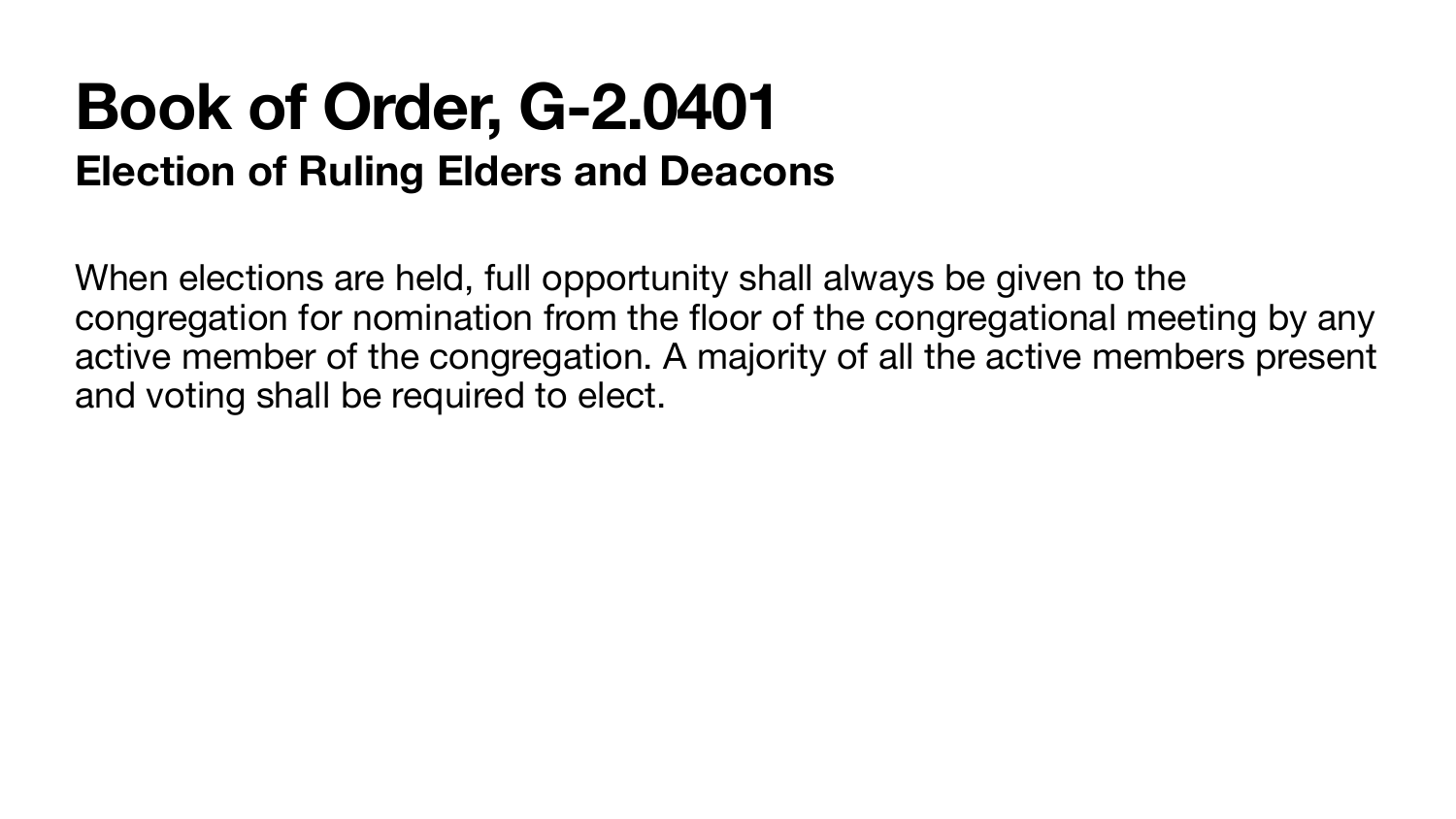## **Helpful Tips**

• "No, thank you" is an appropriate response when someone volunteers to

• "No, thank you" is an appropriate response from someone who has been

• Electing the same people over and over again is not good for the church's

- serve.
- asked to serve.
- health or long-term viability.
- The primary task is to prayerfully discern the needs of the mission and could lead the congregation to deeper faithfulness.
- the congregation as an elder or deacon.

ministry of the congregation and the skills and talents of the members who

• Have a clear and honest understanding of the commitment involved in serving